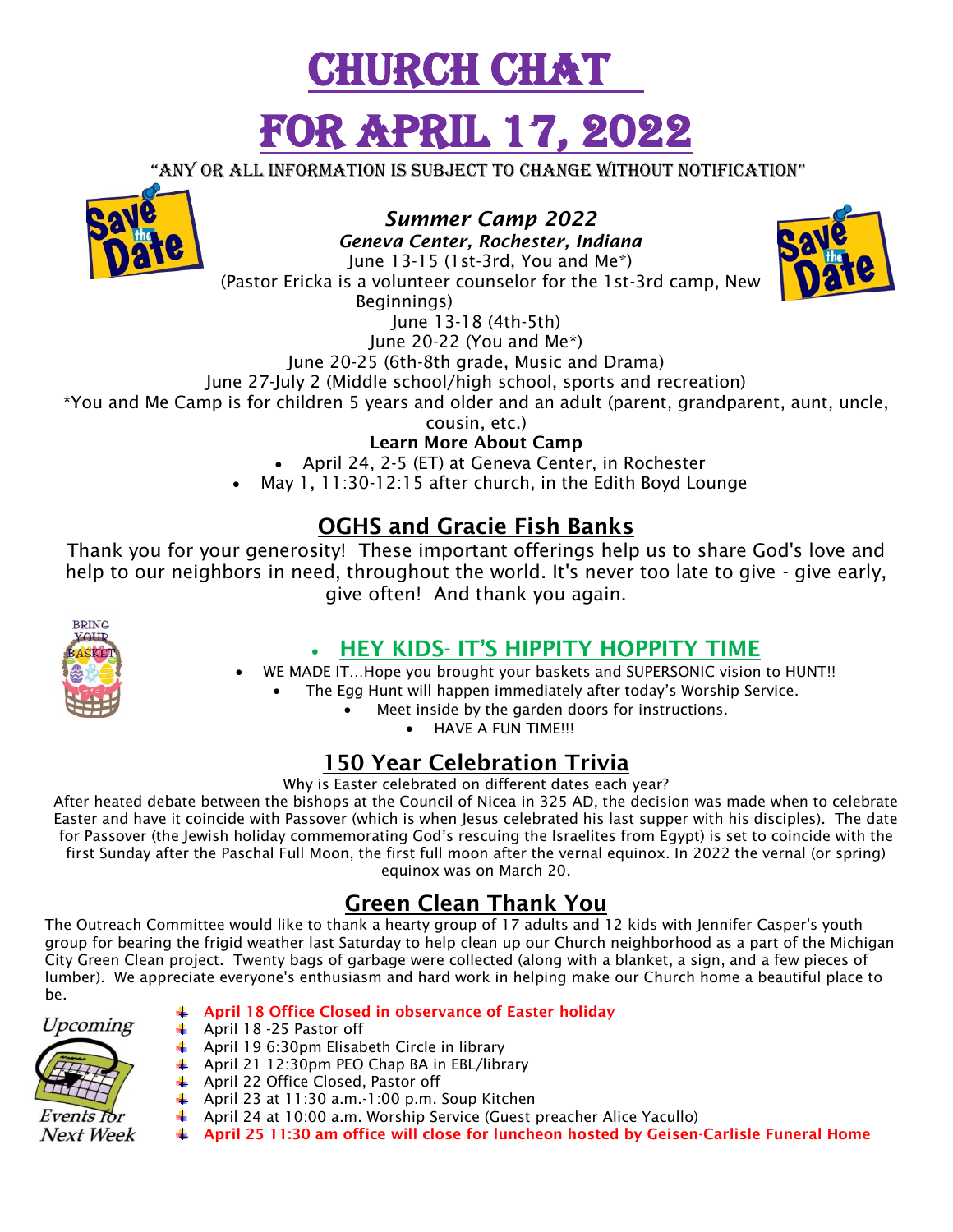

Attention all you "bees" out there: After a 2-year hibernation, the bees are scheduled to start exercising, laughing, and praying on Tuesdays and Thursdays from 10:00 to 11:00 in the Edith Boyd Lounge, beginning May 3, until July 21, when we break until the fall session. If you are a new person wanting to join, contact Lois or Alice.



#### **FROM THE DEACONS: HOPE YOU WERE ABLE TO ATTEND**

We hope you were able to join us for a *coffee, donut-hole and juice social gathering* this morning before worship in the Edith Boyd lounge.

Dear FPCMC members and friends,

As we journey through COVID-19, locally and globally, all of you energize my faith and hope that whether in sickness or in health—indeed we: *welcome, worship, celebrate, serve*—together with our God; our Hope. Until Sunday, April 17—a **congregational health and wellness survey** will be distributed. Forms will be available at the usher station. Also, an e-mailed version of the survey will be sent for anyone subscribed through our electronic communication program "Text In Church" for participants who wish to respond online soon. Please turn in your completed assessments before or after worship to me in the coming weeks. All of the gathered responses will be very helpful as to discerning the next and future steps of our health ministry.

*"Then Jesus called the twelve together and gave them power and authority over all demons and to cure diseases, and he sent them out to proclaim the kingdom of God and to heal." —Luke 9:1-2*

Thank you~ Jose Soto, coordinator <https://www.ohiohealth.com/siteassets/about-us/health-ministry/congregational-health-ministry-survey.pdf>

## **Easter Offering**

This year our offering will fund two very worthy causes. Half will be given to the Presbyterian Mission Agency for Cathy Chang and Juan Lopez, our mission coworkers in the Philippines. They faithfully continue their difficult struggle against human trafficking in the Asian Pacific region. The remainder of the offering will be used here in Michigan City, via the PATH program of the Swanson Center. The PATH (Projects for Assistance in Transition from Homelessness) program offers support for homeless individuals impacted with a serious mental illness and/or addictions. Services through the PATH program include outreach, case management, assistance with entitlements, and referrals to mental health and addiction services. The PATH program also provides linkage to partner agencies for assistance with housing, primary care, and employment.





NO DONATIONS WERE RECEIVED LAST WEEK Thank you for your thoughts and kindness!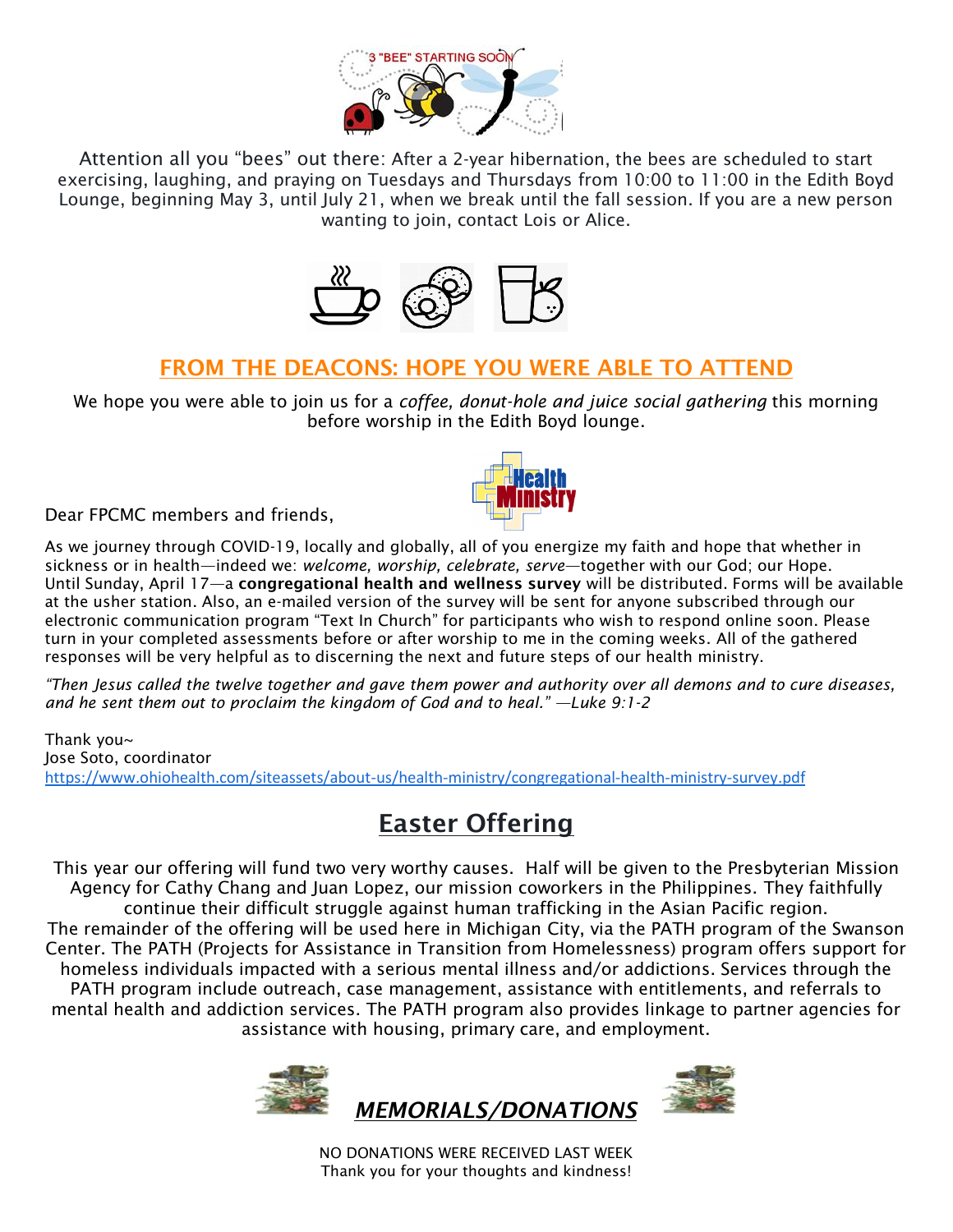### **SESSION UPDATES**

As you may have noticed, during the pandemic, it's been a little challenging to update the congregation concerning Session's news, as most of our news was being relayed as regular congregation news. Now that we seem to be getting back to a somewhat normal schedule, I would like to start including the session updates once a month to give you an idea of what is happening in session.

We just had a special meeting Wednesday, 3/30/22 and here are some updates:

- #1. Session has voted to roll back most of the COVID protocol which was needed to safequard against contracting the virus. Now that almost everyone has been vaccinated and the CDC has loosened their regulations, we decided that we could be a little looser with our regulations. We want to let people know that though we are making masks optional, **please do not feel uncomfortable wearing a mask if you choose to do so**. We want everyone to feel comfortable and use their own safety precautions.
- #2. We have approved the use of our parking lot for a group called Paladin, for a fundraiser on June 24th from 4:30pm to 7pm. More information to follow on that fundraiser/ scavenger hunt.
- #3. Session has voted to allow repairs on our elevator and will be applying for a grant to pay for as much of the repairs as allowed. Other money will have to be raised to pay for the remainder of the repairs. More on that at a later date.
- #4. Session approved the hiring of Aria Keith as the second nursery attendant. Aria is a very competent, smart and knowledgeable babysitter and we are lucky to have her work and sit for the children.

 $\bullet$ That's it for now .... stay tuned for more updates next month! Your Clerk of Session, Laura Kittle

## **LENTEN DEVOTIONAL**



If you would like a paper copy or a digital copy, please email dyettaw@fpcmicity.org or call (219) 879-4501, so that the devotional can either be printed for you or emailed to you. All who request or receive a devotional will also be sent the usage, printing, and assembly instructions, and also links to the Van Gogh paintings.

**EASTER SUNDAY**

**<https://www.vangoghmuseum.nl/en/collection/s0149v1962>**

## **ADULT CURRICULUM GUIDES TIME TO GET YOUR ORDER SUBMITTED**

. The guides "Live in Community" (June) and "Honor Gods Diversity" (July) are ready to be ordered. The **last day** to place your order for these two guides is **May 15th**. When you place your order, please either go to PayPal to make your payment or to pay by check you can mail it, put in Sunday's offering plate or drop it off at the office. If paying by cash you MUST have exact change, we do not have a way to make change.

We will post when the guides are in and are ready for pick up.

Please use the link below to place your order, if you care to have one or contact Diane Yettaw in the office.

**In the future, please use this link to reserve your \$8.00 copy <https://forms.gle/HnAUDV7gcygxYEhU6> (This can also be found on Facebook) or scan this bar code:**